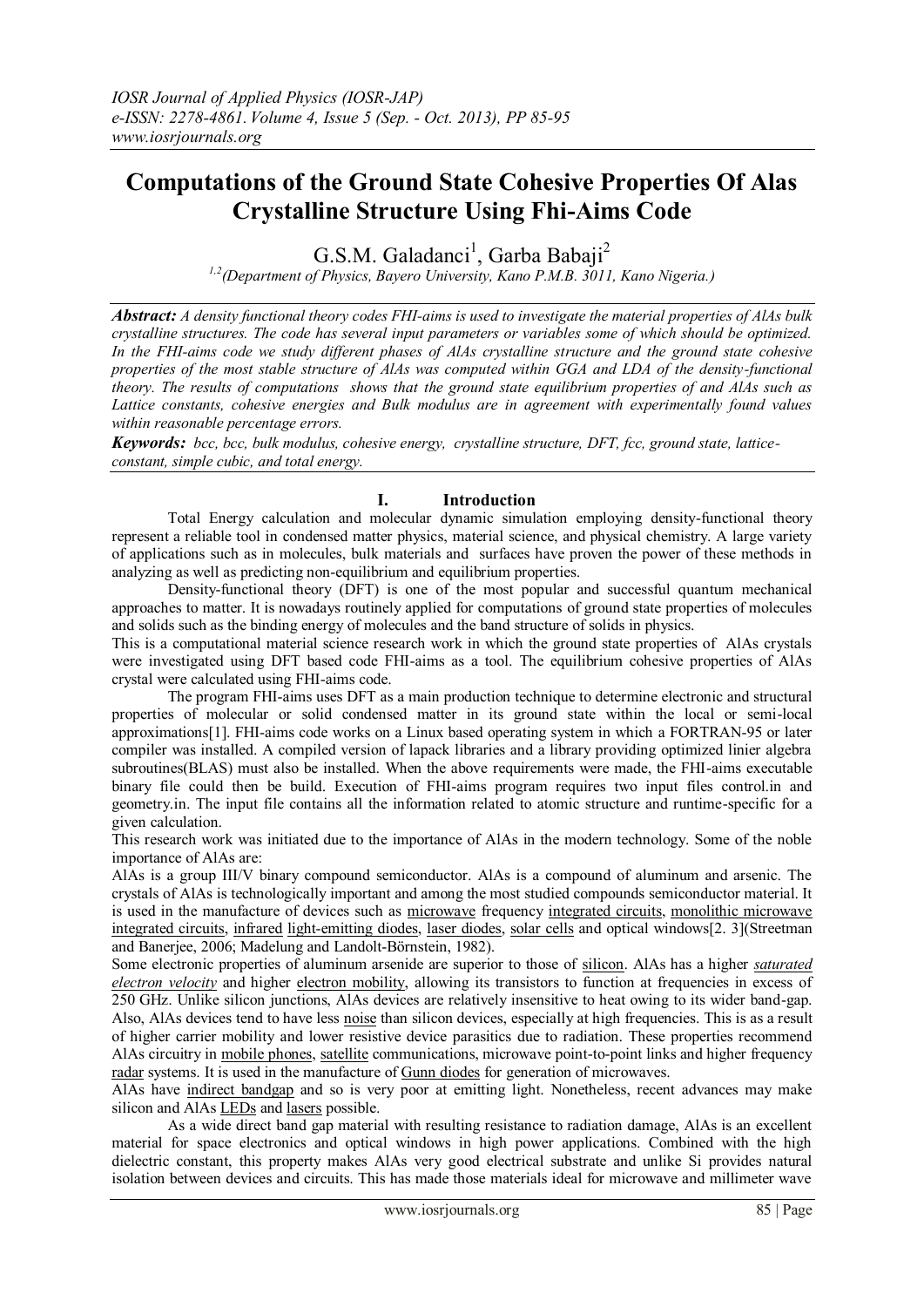integrated circuits[\(MMICs\)](http://en.wikipedia.org/wiki/MMIC), where active and essential passive components can readily be produced on a single slice of AlAs.

With increasing demand for material with wider applications in science and technology and that AlAs crystal is found to be good candidate, there is a need to further study this materials from different perspective. The structural and ground state cohesive properties of this material are studied using FHI-aims codes.

The diamond lattice structure is very common in semiconductor materials, such as Si and Ge. AlAs, GaAs and GaP has a zincblende lattice structure which is similar to the diamond lattice structure. The diamond and zincblende structures are similar except that in diamond structure there is only one type of atom(see Fig.1a.) whereas in zincblende there are two types of atoms. In the AlAs unit cell there are four Al-atoms and the rest are As-atoms(see Fig.1.b.).

Calculation of the bulk ground state properties, such as lattice constants, bulk modulus, cohesive energy, and atomic positions, play an important role in the physics of condensed matter [4. 5]Jappor, 2011; Wachowicz and Kiejna, 2001]. Bulk calculations help us to understand, characterize, and predict mechanical properties of materials in surroundings, under extreme conditions[6] (Hashim *et al*, 2007).

The cohesive energy of crystalline solid structure is defined as the energy that must be added to the crystal to separate its components into neutral free atoms at rest at infinite separation, with the same electronic configuration[7] (Fuchs *et at*, 2002). The term lattice energy is used in discussion of ionic crystals and is defined as the energy that must be added to the crystal to separate its component ions into free ions at rest at infinite separation<sup>[2]</sup> (Streetman and Banerjee, 2006).





Fig 1. Unit cell structure of (a) Diamond cubic cell and (b) zincblende (AlAs) lattice. Al atoms are shown small, As atoms shown large, and the gray-dashed lines show the unit cell.

## **1.2 Density Functional Theory**

Density Functional Theory (DFT) is a quantum mechanical technique used in Physics and chemistry to investigate the structural and electronic properties of many body systems. DFT has proved to be highly successful in describing structural and electronic properties in a vast class of materials, ranging from atoms and molecules to simple crystals and complex extended systems (including gasses and liquids). Furthermore DFT is computationally very simple. For these reasons DFT has become a common tool in first-principles calculations aimed at describing – or even predicting – properties of molecular and condensed matter systems[8, 9, 10](Giannozzi, 2005; Fiohais *et al*, 2003; Parr and Yang, 1989).

Traditional methods in electronic structure theory, in particular Hartree-Fock theory and its descendents are based on the complicated many-electron wavefunction. The main objective of density functional theory is to replace the many-body electronic wavefunction with the electronic density as the basis quantity. Whereas the many-body wave function is dependent on 3N variables, three special variables for each of the N electrons, the density is only a function of three variables and is a simpler quantity to deal with both conceptually and practically.

Consider a system of N interacting (spinless) electrons under an external potential V (r) (usually the Coulomb potential of the nuclei). If the system has a nondegenerate ground state, it is obvious that there is only one ground-state charge density n(r) that corresponds to a given V(r). In 1964 Hohenberg and Kohn demonstrated the opposite, far less obvious result: there is only one external potential V(r) that yields a given ground-state charge density n(r). The demonstration is very simple and uses *a reductio ad absurdum* argument.

For many-electron Hamiltonian H = T +U +V, with ground state Wavefunction,  $\Psi$ . T is the kinetic energy, U the electron-electron interaction, V the external potential. The charge density n(r) as defined by Hohenberg and Kohn in 1964 is

$$
n(r) = N \int |\Psi(r, r_2, r_3, ... r_N)|^2 dr_2 ... dr_N
$$
 (1)

Considering a different Hamiltonian H` = T` + U` + V` (V and V` do not differ simply by a constant:  $V - V$ `  $\neq$ const.), with ground state wavefunction  $\Psi'$ . Assuming that the ground state charge densities are the same:  $n[V] = n[V']$ . Then the following inequality holds: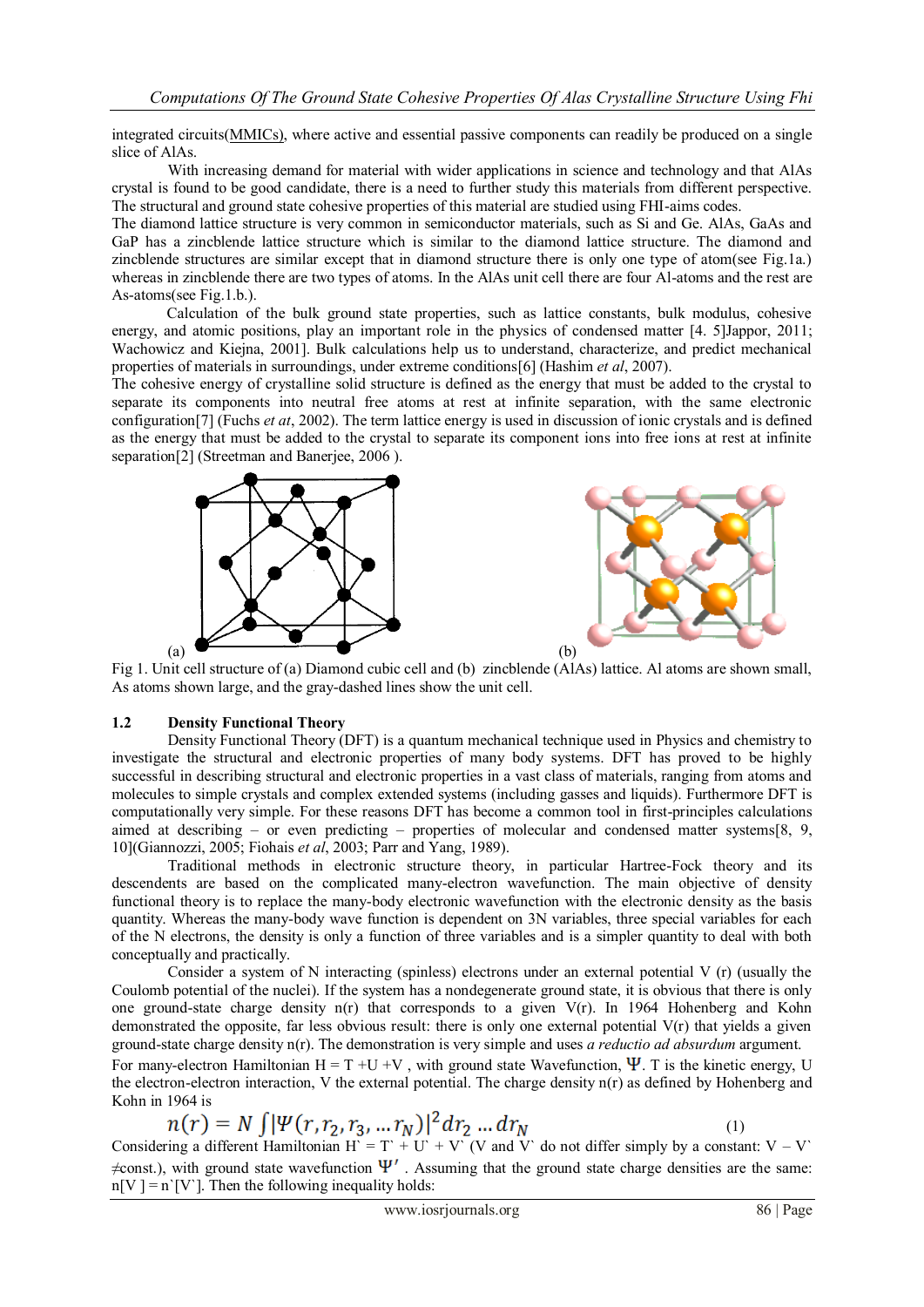$$
E = \langle \psi' | H' | \psi' \rangle < \langle \psi | H' | \psi \rangle = \langle \psi | H + V' - V | \psi \rangle \tag{2}
$$

That is

$$
E' < E + \int \bigl(V(r) - V'(r)\bigr) n(r) \, dx \tag{3}
$$

The inequality is strict because  $\Psi$  and  $\Psi$ <sup>2</sup> are different, being eigenstates of different Hamiltonians. By reversing the primed and unprimed quantities, one obtains an absurd result. This demonstrates that no two different potentials can have the same charge density.

The first Hohenberg and Kohn (HK) theorem demonstrate the existence of a one-to-one mapping between the ground state electron density and the ground state wavefunction of a many-perticle system. The second Hohenberg and Kohn theorem demonstrate that the ground state density minimizes the total electronic energy of the system. Originally HK theorems held for the ground state in the absence of magnetic field, although they have since been generalized.

A straightforward consequence of the first Hohenberg and Kohn theorem is that *the ground state energy E is also uniquely determined by the ground-state charge density.* In mathematical terms E is a functional, E[n(r)]. We can write

 $E[n(r)] = (\psi|T + U + V|\psi) = (\psi|T + U|\psi) + (\psi|V|\psi) = F[n(r)] + \int n(r)V(r)dr$  (4) where  $F[n(r)]$  is a universal functional of the charge density  $n(r)$  (and not of  $V(r)$ ). For this functional a variational principle holds: the ground-state energy is minimized by the ground-state charge density. In this way, DFT exactly reduces the N-body problem to the determination of a 3-dimensional function  $n(r)$  which minimizes a functional  $E[n(r)]$ . Unfortunately this is of little use as  $F[n(r)]$  is not known.

In 1965, Kohn and Sham (KS) reformulated the problem in a more familiar form and opened the way to practical applications of DFT[11, 12, 13](Burke and Friends, 2008; Martin, 2004; Kratzer *et al,* 1999). The system of interacting electrons is mapped on to an auxiliary system of non-interacting electrons having the same ground state charge density n(r). For a system of non-interacting electrons the ground-state charge density is representable as a sum over one-electron orbitals (the KS orbitals)  $\psi_i$  (r) [12,14] (Martin, 2004; Da Silva *et al*, 2006):

$$
n(r) = 2\sum_{i} |\psi_i(\mathbf{r})|^2 \tag{5}
$$

where i runs from 1 to N/2 by assuming double occupancy of all states, and the KS orbitals are the solutions of the SchrÖdinger equation

$$
\left(-\frac{\hbar^2}{2m}\nabla^2 + V_{KS}(r)\right)\psi_i(r) = \epsilon_i\psi_i(r) \tag{6}
$$

The existence of a unique potential  $V_{KS}(r)$  having n(r) as its ground state charge density is a consequence of the Hohenberg and Kohn theorem, which holds irrespective of the form of the electron-electron interaction U. The problem is now to determine  $V_{KS}(r)$  for a given n(r). This problem is solved by considering the variational property of the energy. For an arbitrary variation of the  $\psi_i(r)$ , the variation of E must vanish. This translates into the condition that the functional derivative with respect to the  $\psi_i$  of the constrained functional.

$$
E' = E - \sum_{ij} \lambda_{ij} \left( \int \psi_i^*(r) \psi_j(r) dr - \delta_{ij} \right),\tag{7}
$$

where the Lagrange multipliers,  $\lambda_{ij}$  must vanish[15, 16](Scheffler, 2001; Taura, 2009):

$$
\frac{\partial E'}{\partial \psi_i^*(r)} = \frac{\partial E'}{\partial \psi_i(r)} = 0 \tag{8}
$$

It is convenient to rewrite the energy functional as follows:

$$
E = T[n(r)] + E_H[n(r)] + E_{xc}[n(r)] + \int n(r)V(r)dr
$$
\n<sup>(9)</sup>

The first term is the kinetic energy of non-interacting electrons. The second term (called the Hartree energy) contains the electrostatic interactions between clouds of charge. The third term, called the exchange-correlation energy, contains all the remaining terms. The logic behind such procedure is to subtract out easily computable terms which account for a large fraction of the total energy. Finally

$$
\left(-\frac{\hbar^2}{2m}\nabla^2 + V_H(r) + V_{xc}[n(r)] + V(r)\right)\psi_i(r) = \sum_j \lambda_{ij}\psi_j(r) \tag{10}
$$

where  $V_H$  is introduced as the Hartree potential, and an exchange-correlation potential,  $V_{X_C}$ .

#### **2.2 Local Density And Generalized Gradient Approximations**

A great variety of different approximations to  $V_{XC}$  have been developed. Those approximations are (i) Local Density Approximation, LDA, (ii) Generalized Gradient Approximation, GGA and (iii) Hybrid Approximation. For many years the local density approximation (LDA) has been used [13, 17, 18] (Kratzer *et*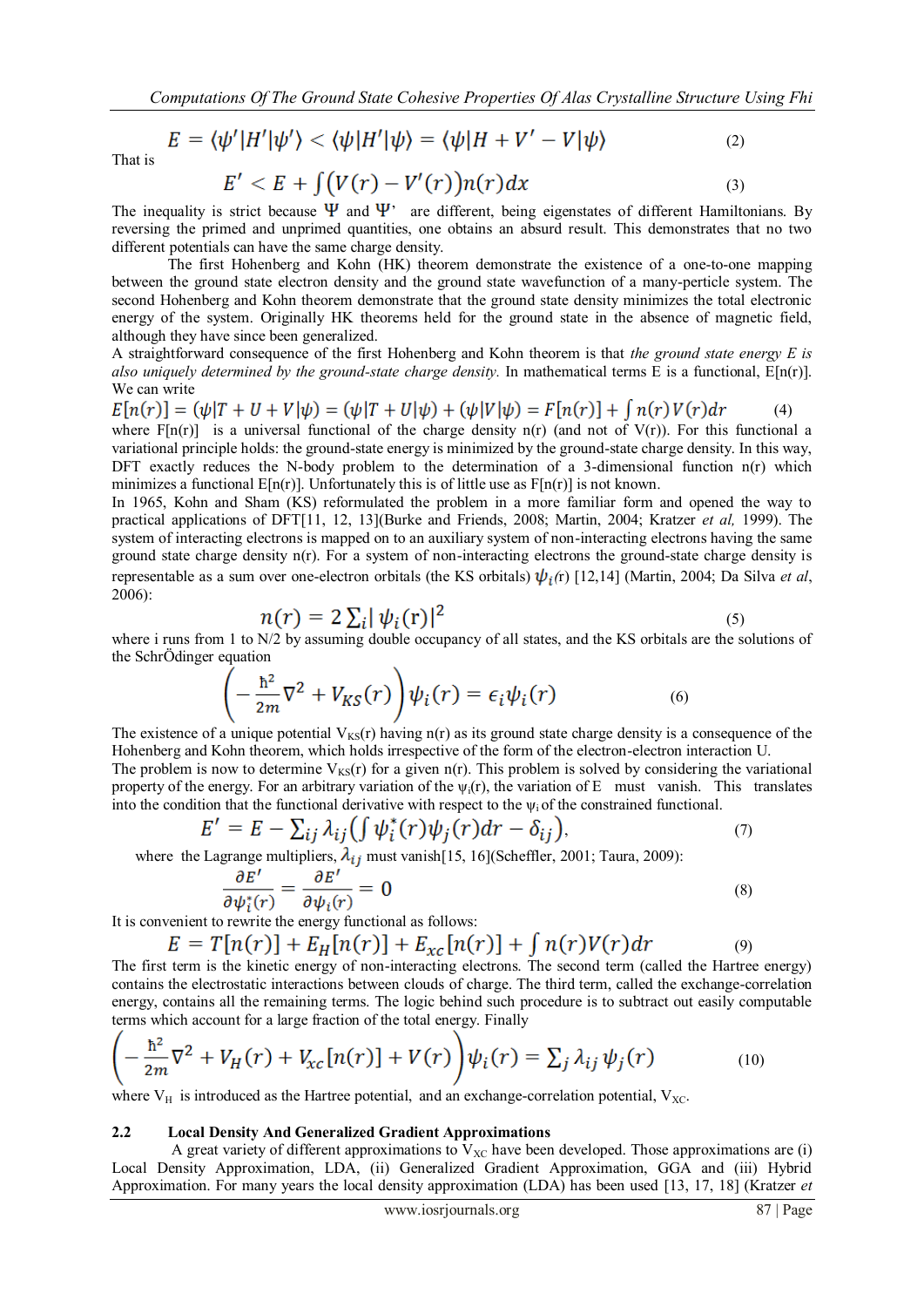*al*, 1999; Qing-Miao *et al*, 2007; Juarez *et al*, 2008). In the LDA the exchange correlation energy density at a point in space is taken to be that of the homogeneous electron gas with the local electron density,  $\epsilon_{\rm xc}(n)$ . Thus the total exchange correlation energy functional is approximated as,

$$
E_{xc}^{LDA} = \int n(\vec{r}) \, \varepsilon_{xc}\big(n(\vec{r})\big) d\vec{r} \tag{11}
$$

from which the potential is obtained as,

$$
V_{xc} = \frac{\delta E_{xc}}{\delta n} \tag{12}
$$

For many years properties such as structure, vibrational frequencies, elastic moduli and phase stability are described very reliably for many systems. However, in computing energy differences between rather different structures the LDA can have significant errors[14](Da Silva *et al*, 2006). For instance, the binding energy of many systems is overestimated and energy barriers in diffusion or chemical reactions may be too small or absent. Currently, effective potentials that depend both on the local density and the magnitude of its local gradient called, generalised gradient functionals are widely used [19](Ceder and Marzari, 2005). The GGA approach in its various forms goes some way to correcting the problems seen in LDA calculations.

Solids are stable structures, and therefore there exist interactions holding atoms in a crystal together. For example a crystal of sodium chloride is more stable than a collection of free Na and Cl atoms. This implies that the Na and Cl atoms attract each other, i.e. there exist an attractive interatomic force, which holds the atoms together[20](Hans-eric, 2012). This also implies that the energy of the crystal is lower than the energy of the free atoms. The amount of energy which is required to pull the crystal apart into a set of free atoms is called the cohesive energy of the crystal.

Cohesive energy = energy of free atoms – crystal energy  $(13)$ 

Magnitude of the cohesive energy varies for different solids from 1 to 10 eV/atom, except inert gases in which the cohesive energy is of the order of 0.1eV/atom [21](Kittel, 1996). The cohesive energy controls the melting temperature .

Calculation of the bulk ground state properties, such as lattice constants, bulk modulus, cohesive energy, and atomic positions, play an important role in the physics of condensed matter[5] [Wachowicz and Kiejna, 2001], bulk calculations help us to understand, characterize, and predict mechanical properties of materials in surroundings, under extreme conditions.

# **II. Methodology**

# **2.0 FHI-aims Code**

FHI-aims("Fritz Haber Institute ab-initio molecular simulations") is a computer program package for computational materials science based on quantum-mechanical first principles. The main production method is density functional theory (DFT) to compute the total energy and derived quantities of molecular or solid condensed matter in its electronic ground state. In addition, FHI-aims allows to describe electronic singlequasiparticle excitations in molecules using defferent self-energy formalisms, and wave-function based molecular total energy calculation based on Hartree-Fock and many-body perturbation theory (Blum *et al*, 2009).

The focus here is on density-functional theory (DFT) in the local and semi-local (generalized gradient) approximations, but an extension to hybrid functionals, Hartree–Fock theory, and MP2/*GW* electron selfenergies for total energies and excited states is possible within the same underlying algorithms. An allelectron/full-potential treatment that is both computationally efficient and accurate is achieved for periodic and cluster geometries on equal footing, including relaxation and *ab initio* molecular dynamics[22] (Havu *et al* 2009). The construction of transferable, hierarchical basis sets is demonstrated, allowing the calculation to range from qualitative tight-binding like accuracy to meV-level total energy convergence with the basis set. Together with a scalar-relativistic treatment, the basis sets provide access to all elements from light to heavy. Both lowcommunication parallelization of all real-space grid based algorithms and a ScaLapack-based, customized handling of the linear algebra for all matrix operations are possible, guaranteeing efficient scaling (CPU time and memory) up to massively parallel computer systems with thousands of CPUs [22][(Havu *et al* 2009)

To compute the ground state cohesive properties of AlAs crystal structure, we first calculate the ground state total energies of the most stable structure of AlAs as a function of its lattice constants. The energies are then converted to the cohesive energies as a function of its molecular volumes using the equations[6,23] (Hashim et al 2007 and Wieferin et al. 2011)

$$
E_{coh} = -\frac{E_{bulk} - NE_{atom}}{N} = -\left[\frac{E_{bulk}}{N} - E_{atom}\right]
$$
\n(6)

The equilibrium quantities such as the lattice constant  $a_0$  the cohesive energy  $E_{coh}$ , molecular volume,  $V_0$ , the bulk modulus  $B_0$  and its derivative with respect to pressure  $B<sub>0</sub>$  can be obtained by use a thermodynamically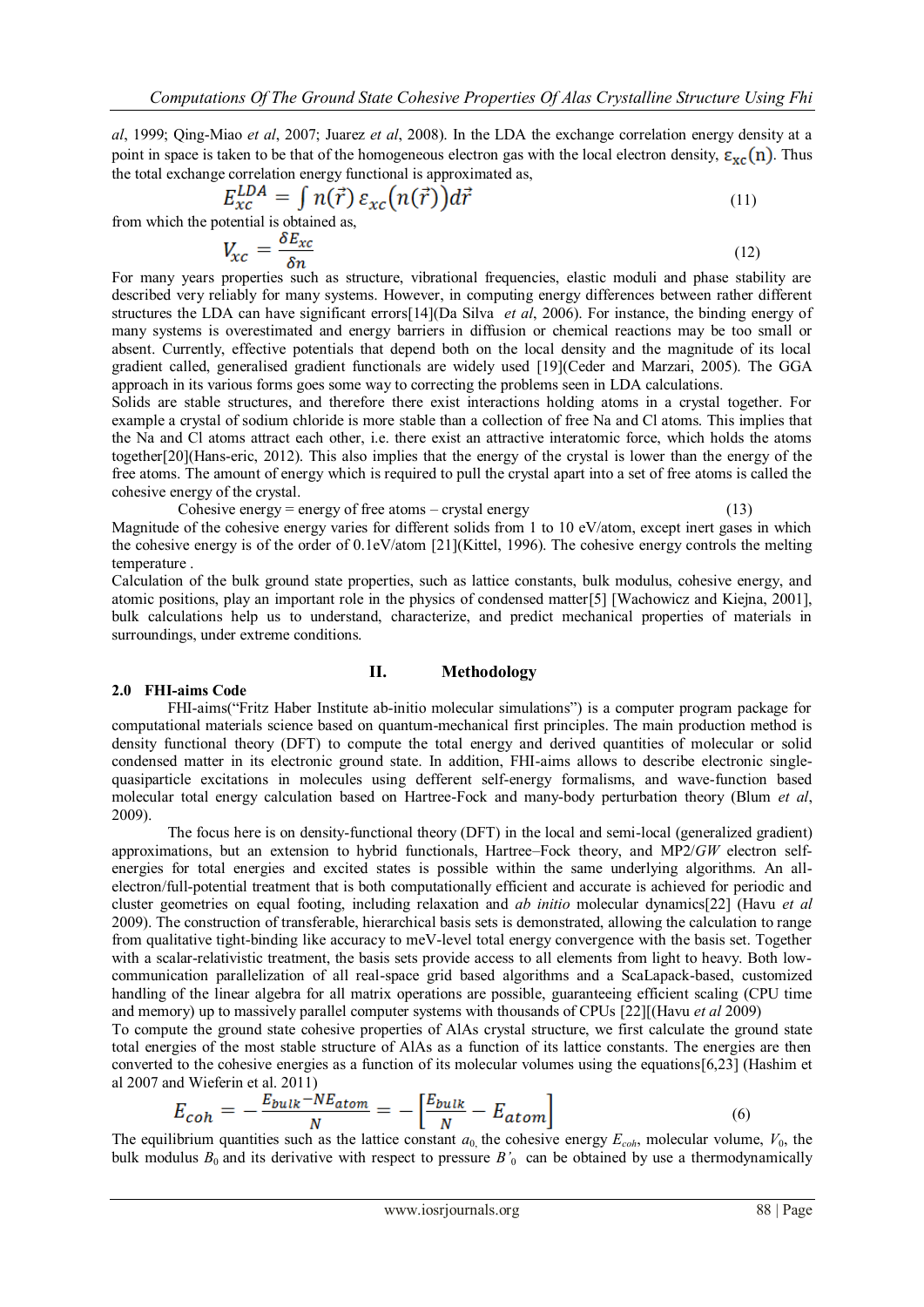motivated and more accurate fitting function, the Birch-Murnaghan equation of states[23] (Wieferin et al 2011) given by

$$
E(V) = E_0 + \frac{B_0 V}{B_0'} \left[ \frac{(V_0/V)^{B_0'}}{B_0' - 1} + 1 \right] - \frac{B_0 V_0}{B_0' - 1} \tag{7}
$$

## **2.1 General Computational Requirement**

All calculations were carried out using fhi-aims code upgrade 5 (released on  $17<sup>th</sup>$  July, 2011; version 071711\_5). It only works on any Linux based operating system. Computations can only be carried out after building an executable binary file. Since the fhi-aims package is distributed in a source code form,

a. A working Linux-based operating system (Ubuntu 11.10 in this case)

b. A working FORTRAN 95 (or later) compiler. In this case we use x86 type computer and therefore

intel's ifort compiler (specifically Composerxe 2011.6.233) was installed for this work.

c. A compiled version of lapack library, and a library providing optimized linier algebra subroutines (BLAS). Standard libraries such as Intel's mkl or IBM's essl provide both lapack and BLAS support. Intel's composerxe 2011.6.233 comes with mkl.

All necessary adjustment were made for building the executable binary file for running the code and the executable program was successfully build.

FHI-aims requires two input files: (1). **control.in:-** which contains all runtime-specific informations and (2). **geometry.in**:- which contains information directly related to the atomic structure for a given calculation. The two input files must be places in the same directly from where the FHI-aims binary file is invoked at the terminal.

#### **2.2 Constructions of the Input Files and Running the FHI-aims Code**

Our first step towards studying periodic systems with FHI-aims is to construct periodic geometries in the FHI-aims geometry input format (geometry.in). Next, we set basic parameters in control.in for periodic calculations. Finally, we compare total energies of different AlAs bulk geometries.

A **geometry.in** files for the AlAs bcc and zinc-blende structures were constructed using the experimental lattice constants a of 5.3 Å for bcc and 5.6 Å for zincblende.

In setting up the **geometry.in** file of a periodic structure in FHI-aims all three lattice vectors as well as the atomic positions in the unit cell must be specified. The lattice vectors are specified by the keyword lattice vector. For example, bcc AlAs with a lattice constant  $\alpha$  in  $\beta$  is defined as

| lattice vector |         |                  | $-a/2$   | a/2       | a/2    |                                                                                   |
|----------------|---------|------------------|----------|-----------|--------|-----------------------------------------------------------------------------------|
| lattice vector |         |                  | a/2      | $-a/2$    | a/2    |                                                                                   |
| lattice vector |         |                  | a/2      | a/2       | $-a/2$ |                                                                                   |
| atom           | 0.0     | 0.0 <sub>1</sub> | $0.0$ Al |           |        |                                                                                   |
| atom $a/4$     |         | a/4              | $a/4$ As |           |        |                                                                                   |
|                |         |                  |          |           |        | Similarly zinc-blende AlAs with a lattice constant $a$ in $\hat{A}$ is defined as |
| lattice vector |         |                  | $-0.0$   | a/2       | a/2    |                                                                                   |
| lattice vector |         |                  |          | $a/2$ 0.0 | a/2    |                                                                                   |
| lattice vector |         |                  | a/2      | a/2       | 0.0    |                                                                                   |
| atom           | $0.0\,$ | 0.0 <sub>1</sub> | $0.0$ Al |           |        |                                                                                   |
| atom           | a/4     | a/4              | $a/4$ As |           |        |                                                                                   |

A **control.in** input files for AlAs was created with the following settings.

# Physical settings xc pw - lda spin none relativistic atomic\_zora scalar # SCF settings charge mix param 0.2 n max pulay 8 sc accuracy eev 1E-2 sc accuracy etot 1E-5 sc accuracy rho 1E-4 sc<sup>1</sup>iter limit 40  $# k$  - grid settings k grid  $3 \overline{3} \overline{3}$  (to be adjusted)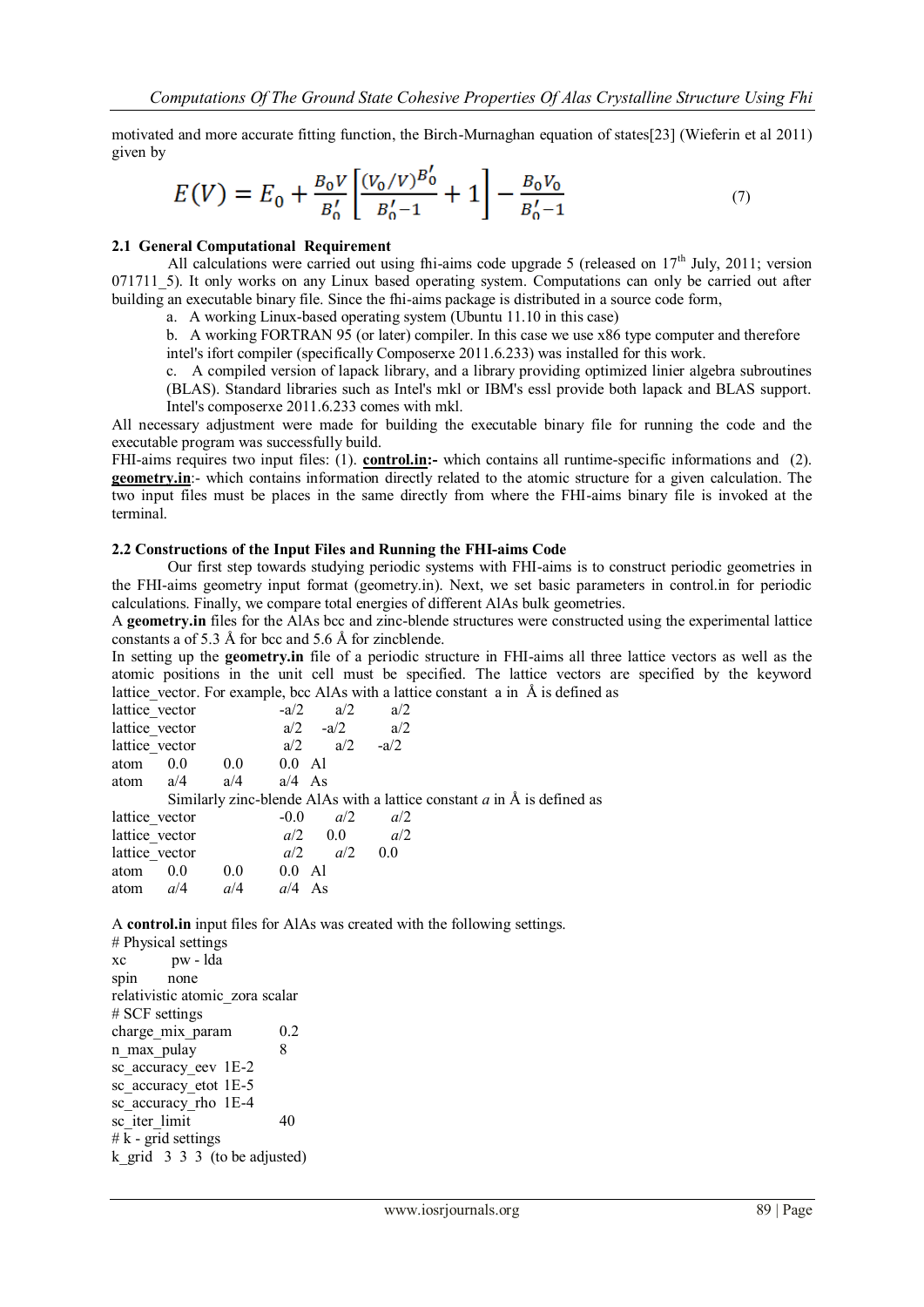Additionally, the default "light" species settings for Al and As as supplied with the code: species defaults/light/31 Al\_default and species defaults/light/33 As\_default.

A bash script named **run.sh** was created to calculate total energies of the different phases of AlAs as a function of lattice constant a. For this, seven different values of a in steps 0.1 Å around the lattice constants given above was used for each structure.

Note that the grid factors refer to the reciprocal lattice vectors corresponding to the real-space lattice vectors in **geometry.in**. If there are inequivalent lattice vectors, their order in **geometry.in** determines the ordering of reciprocal lattice vectors in the code.

The total energy per atom of each structure was plotted as a function of the lattice constant using origin. From the plot the most stable structure was determined.

# **2.3 Energy Convergence Tests**

Here we will explicitly check total energy convergence for zincblende AlAs with respect to the k-grid and to the basis set. One directory was dedicate for every series of these calculations.

# **2.3.1 k-grid convergence test**

The total energies for zinc-blende AlAs was calculated as a function of the lattice constant for k-grids of  $8\times8\times8$ ,  $10\times10\times10$ ,  $12\times12\times12$ , and  $16\times16\times16$ . The same computational settings and the same lattice constants as in the previous calculations of section **2.1** was used. A graph of all the total energies and another with the computational times drawn against lattice constant were plotted. The results of  $3\times3\times3$  from previous runs was added. From the plots the k-grid for which the AlAs zinc-blende is most stable with minimal energy was found.

# **2.3.2 Convergence With Basis Set Size**

The total energies for zincblende AlAs as a function of the lattice constant for the minimal and the tier1 basis sets were calculated. The same lattice constants and computational settings as in **2.2** together with the  $10\times10\times10$  k-grid were used. Again, one plot with the total energies and another with the computational times were drawn. The results for the minimal+spd basis set were obtained from the k-point convergence test above and added to the results. The basis size settings was changed by looking into the species-dependent settings within control.in. There, there exist a line starting with "# "First tier" - ...". Each line after this defines a basis function which is added to the minimal basis. Right now, there is one additional function for each valence function (s and p) as well as a d function to allow the atoms to polarize. This is what we call minimal+spd in the context of this work. In quantum chemistry and in particular the Gaussian community, this type of basis set is often called "double zeta (ζ) plus polarisation" (DZP). Again from the plot the basis set for which the AlAs zincblende structure gives the minimal energy and minimal convergence time was determined.

## **2.4 Phase Stability and Cohesive Properties**

After finding "converged" computational settings, we now revisit the phase stability of bulk AlAs. Note that in practice convergence must be achieved first in order to avoid false conclusions. We will now compute the basic cohesive properties and study the pressure dependence of phase stability.

## **2.4.1 Recalculation of E(***a***) curves**

The total energies of bcc AlAs as a function of lattice constant *a* are calculated. The settings from section **2.3** (k-grid of  $10 \times 10 \times 10$ , minimal+spd basis) and the same lattice constants as in section **2.1** were used. The results obtained and that of zincblende AlAs obtained in section **2.3** were plotted as in section **2.2** and the plots were analyzed to arcertain the most stable phase of AlAs crystall.

## **2.4.2 Calculations of Cohesive energies and atomic volumes**

The total energy of a free atom for AlAs unit cell zincblende is calculated as follows: For the single atom energy, special care has to be taken. First, the free atom is of course spin polarized and we use **"spin collinear"** instead of "spin none" as well as properly initialize the magnetization with **"default\_initial\_moment hund"**. Second, we use a more converged basis. In particular, we use all basis functions up to "tier 3", the cutting potential was increase to "cut pot 8. 3. 1.", and basis dependent confining potentials was turned off with **"basis\_dep\_cutoff 0''**

The cohesive energy (Ecoh ) of a crystal is the energy per atom needed to separate it into its constituent atoms. Ecoh is defined as

$$
E_{coh} = -\frac{E_{bulk} - NE_{atom}}{N} = -\left[\frac{E_{bulk}}{N} - E_{atom}\right]
$$
 (6)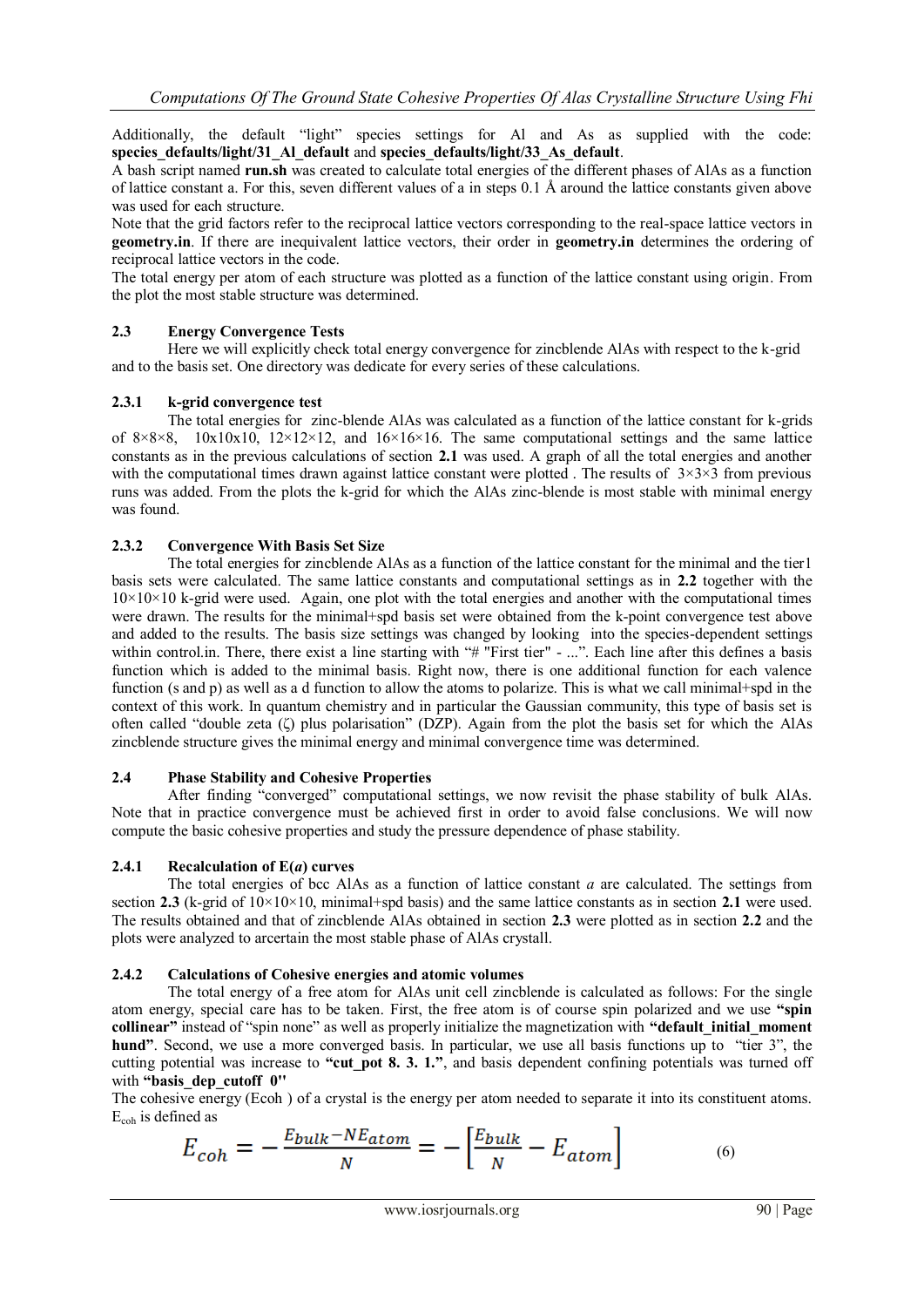where  $E_{\text{bulk}}$  is the bulk total energy per unit cell and *N* the number of atoms in the unit cell.  $E_{\text{atom}}$  is the energy of the isolated atom calculated above.

In order to compare the pressure dependence of phase stabilities we need to express the lattice constant behavior of all phases on equal footing. One possibility to do so is to express the lattice constant in terms of the volume per atom. This atomic volume can be calculated quite easily from the lattice constant *a*. The simple cubic (super-)cell has the volume  $V_{\rm sc} = a^3$ . This number has to be divided by the number of atoms *N*sc in this cell  $V_{\rm atom}$  $= a^3/N_{\rm sc}$ . Note that there are two, and eight atoms in the simple cubic supercell in the case of the *bcc*, and the zincblende structure, respectively.

A file *energy.dat* containing the lattice constants and total energies per atom was converted to a file *cohesive.dat* containing atomic volumes *V*atom and (negative) cohesive energies −*E*coh by the use of the script *convert-coh.awk* which is provided in the code.

#### **2.4.3 Calculation of cohesive properties at equilibrium.**

An important equilibrium quantity we can calculate from our data is the equilibrium lattice constant  $a_0$ . In principle, this can be done with a quadratic ansatz for  $E(a)$  or  $E(V)$ . Here we use a thermodynamically motivated and more accurate fitting function, the Birch-Murnaghan equation of states[22]. The energy per atom  $(E = -E_{\text{coh}})$  is expressed as a function of the atomic volume ( $V = V_{\text{atom}}$ ) as in equation (7).

The cohesive energy data for the zincblende phase of AlAs calculated above was fitted to the Birch-Murnaghan equation of states using the program **murn.py**. The lattice constant *a*, the bulk modulus  $B_0$ , and the cohesive energy per atom  $E_{coh}$  at equilibrium are determined. The calculated cohesive properties in this work are compared with the experimental values and those determined in other theoretical works.

#### **2.5 Convergence Test and Calculations of Cohesive Properties Using fine-tuned Lattice constants.**

From the plots of section **2.2** the lattice constant that give the minimum total energy was determined for both bcc and zincblende AlAs crystal structure up to four decimal places of accuracy. The same was repeated for the k-grids of 8x8x8, 10x10x10, 12x12x12 and 16x16x16 of zincblende structure. The FHI-aims was run to calculate the total energies for, seven different values of *a* in steps 0.0001 Å around the lattice constants found above for each structure. The resultant k-grid was used to carried out the basis convergence test as in section **2.2**. The result obtained for the basis convergence was used to calculate the cohesive properties such as  $V_0$ , the equilibrium molecular volume,  $E_0$ , the molecular energy, the equilibrium lattice constant  $a_0$ , the bulk modulus, *B*<sup>0</sup> and *B'*<sup>0</sup> derivative with respect to pressure of bulk modulus as in section **2.3.2.**

#### **3.0 Introduction**

#### **III. Results**

The output files of the computations were use to deduce the tables of lattice constants against the total energies and graphs were plotted to obtain the optimized parameters for AlAs structures within both LDA and GGA. The optimized parameters were then used to obtained the equilibrium ground state properties of AlAs crystalline structure.

#### **3.1 Graphical Representation of Data**

The following graphs summarize the output data obtained during the convergence test, and are used in obtaining the optimized values of the parameters investigated.



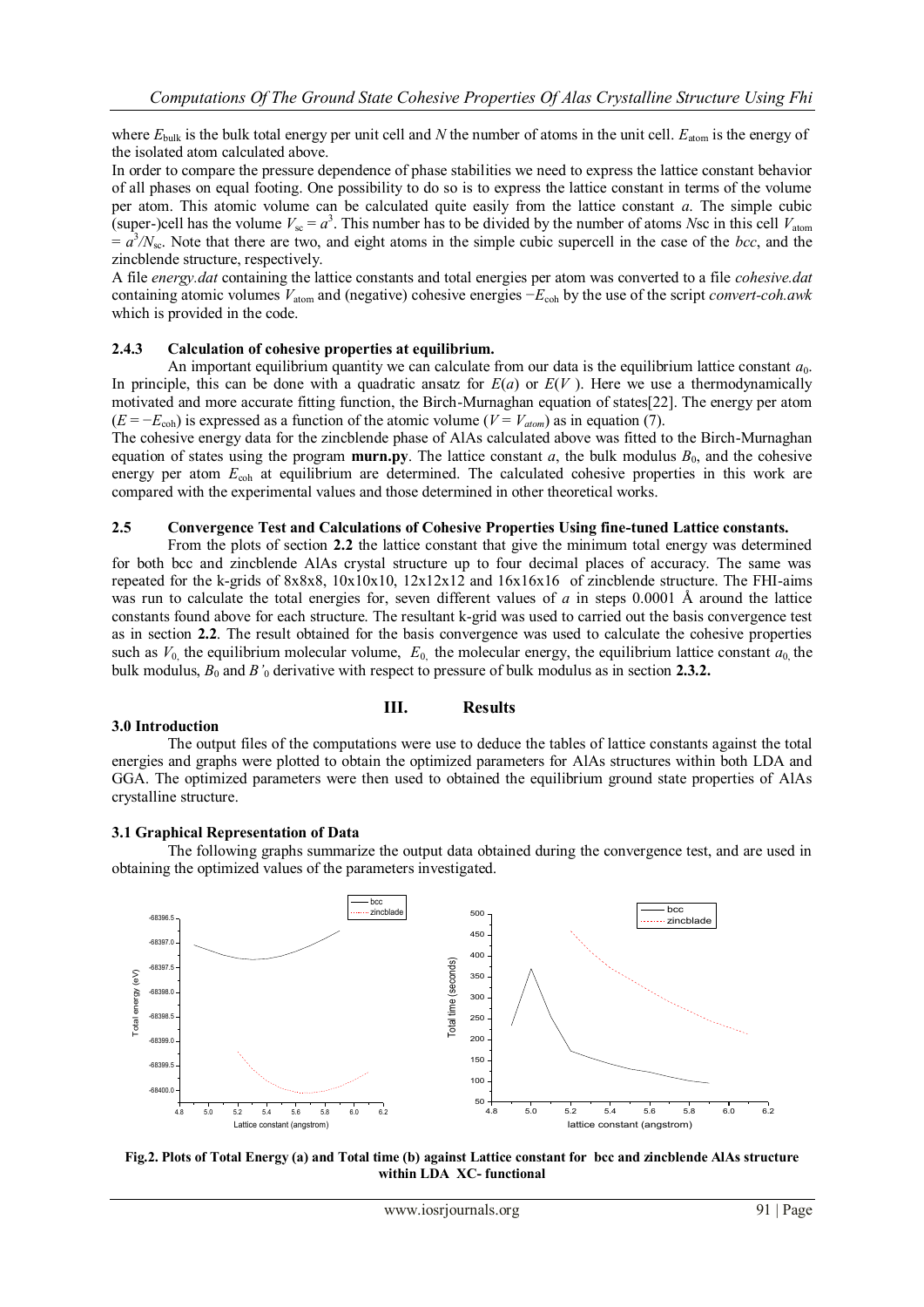

**Fig.3. Plots of Total Energy (a) and Total time (b) against Lattice constant for bcc and zincblende AlAs structure within GGA XC-functional**



**Fig .4. Plots of (a) Energies and (b) total times against lattice-constants for various kgrids of AlAs zinc-blende structure within LDA.**



(a) **Fig .5. Plots of (a) Energies and (b) total times against lattice-constants for various kgrids of AlAs zincblende structure within GGA.**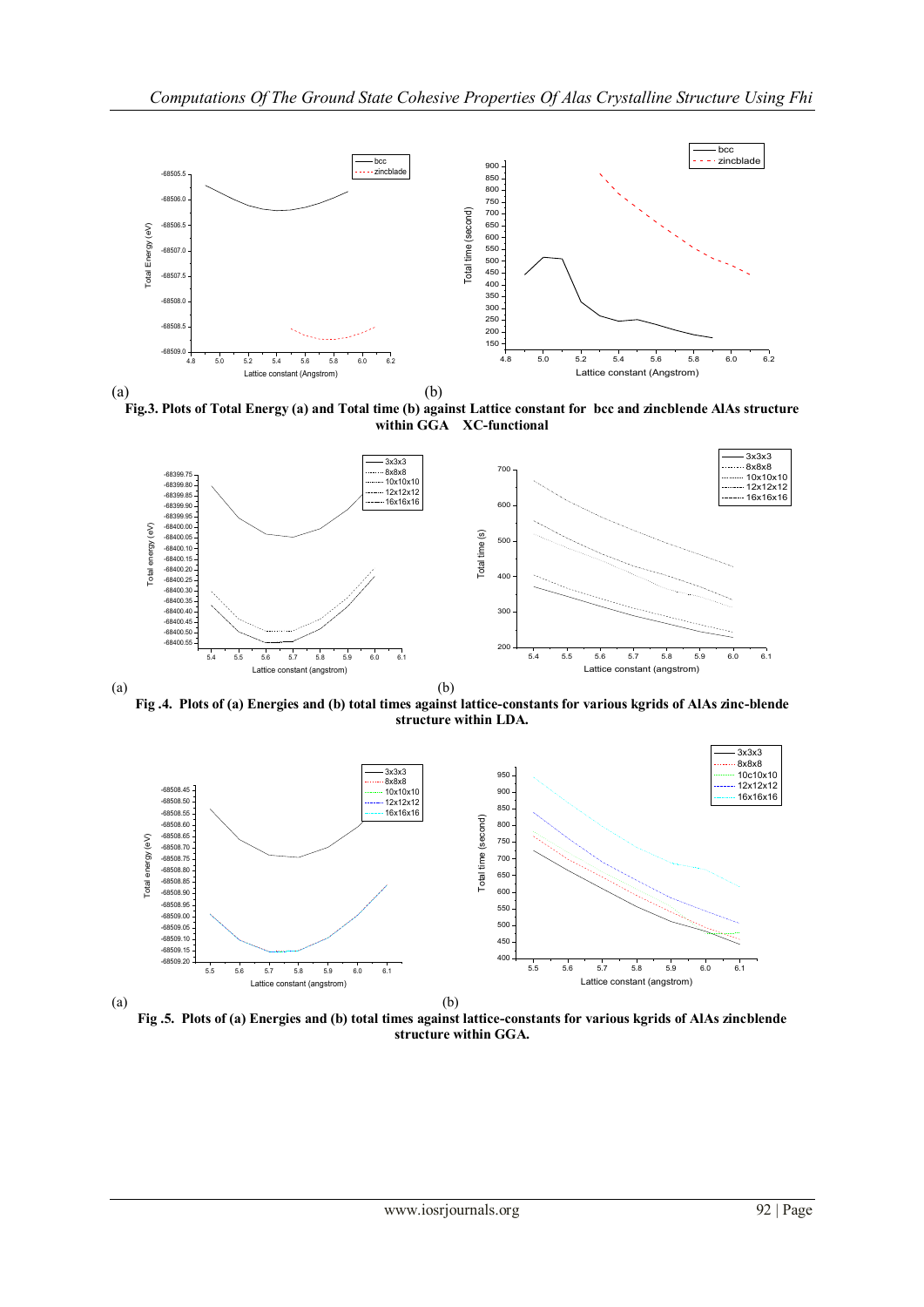

**Fig.6. Plots of (a) total energies and (b) total time against lattice constant for three different basis of AlAs zincblade crystal within LDA.**



(b)

(a) **Fig.7. Plots of (a) total energies versus lattice-constant and (b) cohesive energies versus molecular volumes of bcc and zincblende structures of AlAs within LDA XC-functional**



(a)

**Fig.8. Plots of (a) total energies versus lattice-constants and (b) cohesive energies versus molecular volumes of bcc and zincblende structures of AlAs within GGA XC-functional.**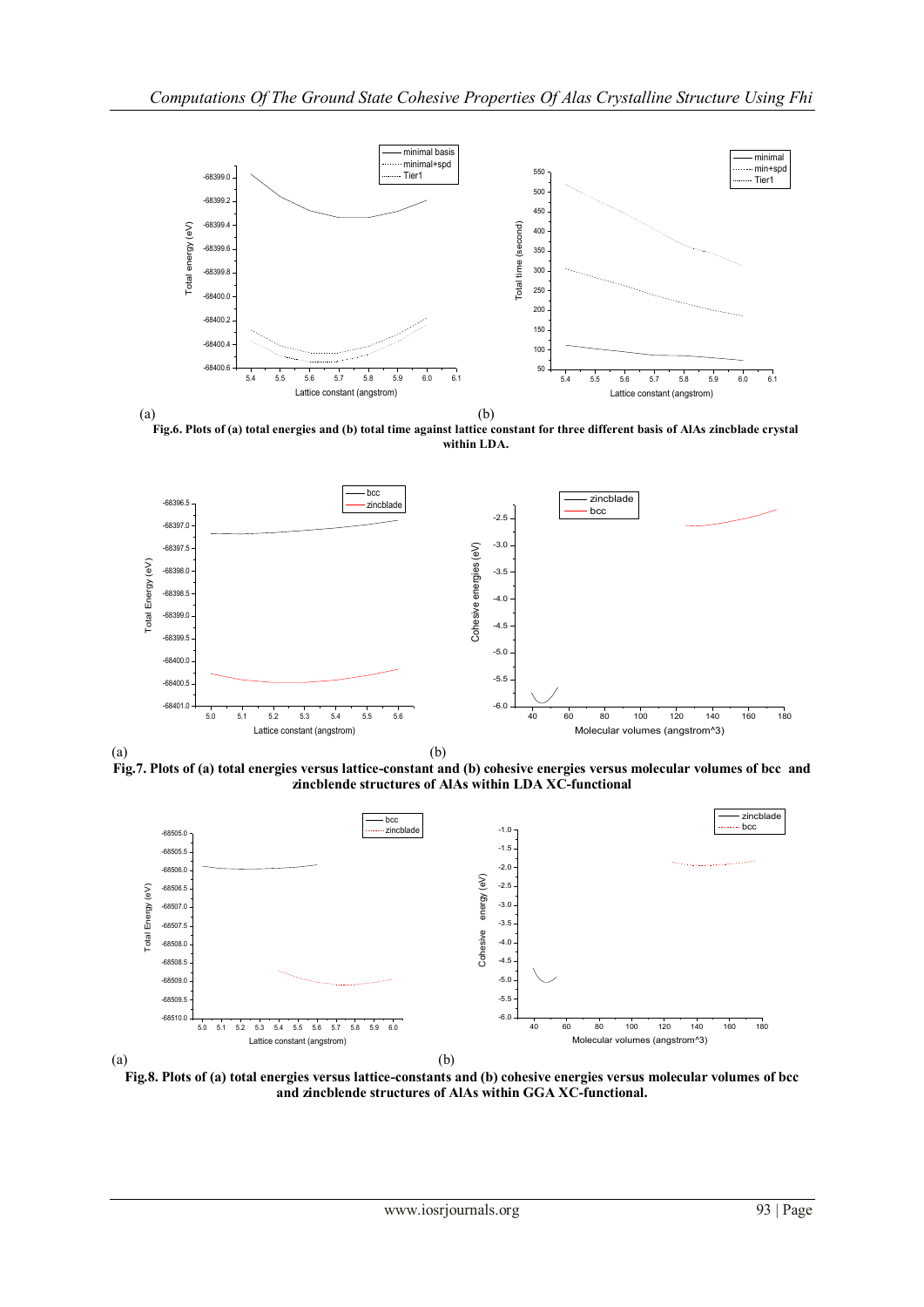## **3.2 Tabular Representation Results**

| TABLE 1: List of Minimum Total Energy and Total Time Against Lattice Constant for Determination of |  |  |  |  |  |  |
|----------------------------------------------------------------------------------------------------|--|--|--|--|--|--|
| the Most Stable Phase of AlAs Structure.                                                           |  |  |  |  |  |  |

| Phase      | лU  | Lattice-constant<br>$A^{0}$ | $E_{\min}(eV)$      | Total time (s) |
|------------|-----|-----------------------------|---------------------|----------------|
|            | LDA |                             | - 68397.3297389759  | 156.213        |
| BCC        | GGA | 4.ر                         | - 68506.2096932378  | 246.766        |
|            | LDA |                             | $-68400.0447821083$ | 290.259        |
| ZINCBLEND. | GGA | 3.0                         | -68508.7410032641   | 556.509        |

|          | <b>TADLE 2: CONESIVE PROPERTIES OF ATAS ZINCORNAL CRYSTAL</b> |               |                                             |                     |                           |  |  |  |  |
|----------|---------------------------------------------------------------|---------------|---------------------------------------------|---------------------|---------------------------|--|--|--|--|
| Property |                                                               |               | Present using GGA xc   Present using LDA xc | Experimental        | Others                    |  |  |  |  |
|          |                                                               |               |                                             |                     |                           |  |  |  |  |
|          | Lattice constant                                              | 5.749542362   | 5.647908525                                 | 5.662[24](Sayed et  | 5.661[25](Powel, 2007)    |  |  |  |  |
|          | $(A^{\circ})$                                                 |               |                                             | <i>al.</i> 1984)    |                           |  |  |  |  |
|          |                                                               |               |                                             |                     |                           |  |  |  |  |
|          | Cohesive energy                                               | -5.0551700666 | -5.93731365155                              | $-4.67[26]$ (Verma, | $-5.22[26]$ (Verma, 2010) |  |  |  |  |
|          | (eV/atom)                                                     |               |                                             | 2010)               |                           |  |  |  |  |
|          | Bulk modulus                                                  | 66.340307     | 71.676059                                   | 74.7[24] (Sayed et  | 78.1[25] (Powel, 2007)    |  |  |  |  |
|          | $B_0$ (GPa)                                                   |               |                                             | <i>al</i> , 1984)   |                           |  |  |  |  |
|          | $B_0$                                                         | 3.3700769341  | 3.70687713385                               |                     |                           |  |  |  |  |

#### **TABLE 2: Cohesive Properties of AlAs Zincblend Crystal**

# **IV. Discussion**

From Fig.2 and 3, it is clear that the zincblende phase of AlAs has much lower total energy than that of bcc phase. Thus zincblende phase is the most stable at ground state and is chosen to be the unit cell of interest in this work as in agreement with the experiment and other theoretical works..

From Fig.4a., it can be seen that, the total energy of AlAs computed for 3x3x3 within LDA gives an error of about 0.501 eV from the most accurate value given by  $16x16x16$  kgrid. The 8x8x8 kgrid calculations reduced the error to about 55 meV. The  $10x10x10$  kgrid drastically reduced the error to about 0.29 meV. Furthermore, the 12x12x12 k-grid converges within 0.05 meV. Similarly, from Fig.5a., the total energy of AlAs calculated for 3x3x3 kgrid within GGA converges within 0.41 eV of the most accurate calculation of 16x16x16. The 8x8x8 fixed the error to about 1.6 meV. The 10x10x10 kgrid on the other hand is converged within 0.26 meV. The 12x12x12 reduces the error to about 0.05 meV.

Looking at the computational times for both AlAs LDA and GGA (Fig.4.b and Fig.5.b) calculations, we noticed two general trends in FHI-aims. First, the times strongly decrease towards larger lattice constants. This is because there is less overlap between atoms and so less integrations are needed. The approach of FHIaims is particularly efficient for "open" structures where the atoms occupy more space and thus have less neighbors. Second, increasing the number of *k*-points does not affect the computational times significantly up to comparably dense *k*-grids. A total energy calculation with a  $10 \times 10 \times 10$  grid is not so much more expensive than a 3×3×3 calculation. Only with even denser *k*-grids computational times increase become noteworthy.

In conclusion, the  $10\times10\times10$  *k*-grids was chosen for zincblende phase AlAs as a good compromise of high accuracy and reasonable computational time.

From Fig..6 was generally noticed that, the minimal basis gives completely nonphysical results; there is not even an energetic minimum within the calculated range of lattice constants. The *minimal* basis lacks the flexibility to give reasonable geometries. On the other hand, the binding curve does not change significantly from *minimal+spd* to the full *tier1* basis set whereas the computational effort increases significantly by adding the *f* functions from minimal+spd to full tier1.

While the total energy difference of 70 meV between minimal+spd and tier l is still larger than what we were aiming for in the case of the *k*-grid, we can make use of the fact that the total energy is variational so that a large part of the basis set error actually cancels nicely in energy differences. Thus the *minimal+spd* basis was as a compromising choice between accuracy and reasonable computational time for AlAs calculation within both LDA and GGA.

The resulting binding curves shown in Fig.7. and Fig.8. show that the experimentally observed zincblende structure of and AlAs is moststable in LDA and GGA calculation among the crystal structures studied in this work.

After finding "converged" computational settings, we now revisit the phase stability check of bulk GaAs as in section 3.1 before proceeding to calculate the basic cohesive properties avoid false conclusions. The reresulting binding curves shown in Fig.7 and 8 clearly show that the experimentally observed zincblende structure of AlAs is most stable in LDA and GGA among the crystal structures studied in this work.

From the ground state cohesive properties of AlAs obtained as compared with the experimentally obtained values and other theoretically computed results, the lattice-constants obtained is under estimated by about 0.014